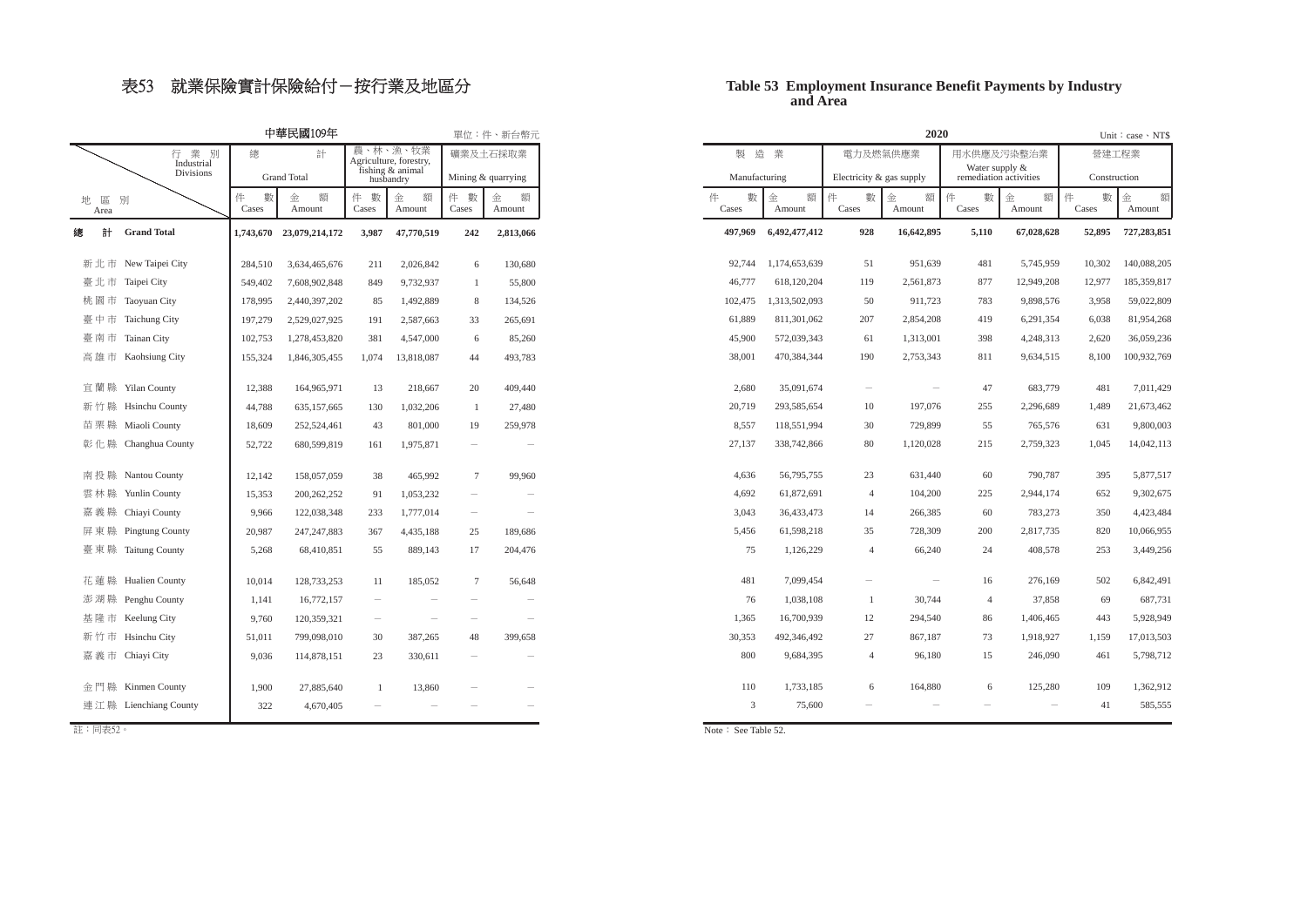# 表53 就業保險實計保險給付–按行業及地區分(續1)

#### **and Area (Cont'd 1) Table 53 Employment Insurance Benefit Payments by Industry**

| 中華民國109年         |                                       |              |                                    |                                       |                  |                                                      | 單位:件、新台幣元                                |            |                                                      |                 | 2020                                          |                 |                                |                                                                   | Unit: $case \cdot NTS$ |
|------------------|---------------------------------------|--------------|------------------------------------|---------------------------------------|------------------|------------------------------------------------------|------------------------------------------|------------|------------------------------------------------------|-----------------|-----------------------------------------------|-----------------|--------------------------------|-------------------------------------------------------------------|------------------------|
|                  | 行業別<br>Industrial<br><b>Divisions</b> |              | 批發及零售業<br>Wholesale & retail trade | 運輸及倉儲業<br>Transportation &<br>storage |                  | 住宿及餐飲業<br>Accommodation &<br>food service activities |                                          |            | 出版、影音製作、傳播<br>及資通訊服務業<br>Information & communication |                 | 金融及保險業<br>Financial &<br>insurance activities |                 | 不動產業<br>Real estate activities | 專業、科學及技術服務業<br>Professional, scientific<br>& technical activities |                        |
| 區 別<br>地<br>Area |                                       | 件 數<br>Cases | 額<br>金<br>Amount                   | 件 數<br>Cases                          | 額<br>金<br>Amount | 件<br>數<br>Cases                                      | 金<br>額<br>Amount                         | 件<br>Cases | 數<br>額<br>金<br>Amount                                | 件<br>數<br>Cases | 額<br>金<br>Amount                              | 件<br>數<br>Cases | 額<br>金<br>Amount               | 件<br>數<br>Cases                                                   | 金<br>Amount            |
| 計                | <b>Grand Total</b>                    |              | 486,168 6,018,452,111              |                                       |                  |                                                      | 47,006 677,010,623 124,108 1,476,231,531 | 95,907     | 1,363,752,679                                        | 39,527          | 682,484,417                                   | 27,244          | 368,922,114                    | 95,842 1,321,357,974                                              |                        |
|                  | 新北市 New Taipei City                   |              | 95,756 1,171,949,362               | 4,128                                 | 64,564,903       | 13,662                                               | 161,489,943                              | 12,012     | 164,224,513                                          | 1,982           | 34, 397, 877                                  | 4,417           | 56,190,800                     | 17,437                                                            | 213,733,265            |
|                  | 臺 北 市 Taipei City                     |              | 183,737 2,399,124,271              | 19,703                                | 289,645,604      | 46,300                                               | 588,815,018                              | 64,162     | 947,003,700                                          | 30,543          | 531,735,933                                   | 11,311          | 162,921,967                    | 47,726                                                            | 681, 842, 759          |
|                  | 桃園市 Taoyuan City                      | 30,827       | 409,619,417                        | 5,823                                 | 123,338,283      | 7,746                                                | 101,087,559                              | 1,137      | 16,734,607                                           | 633             | 13,400,397                                    | 1,441           | 20,624,101                     | 5,198                                                             | 79,061,368             |
|                  | 臺中市 Taichung City                     | 53,469       | 640,762,626                        | 7,164                                 | 61,722,206       | 15,157                                               | 175,821,625                              | 9,040      | 113,901,588                                          | 2,399           | 42,444,078                                    | 3,698           | 46,426,811                     | 7,539                                                             | 99,948,090             |
|                  | 臺南市 Tainan City                       | 24,838       | 276,962,262                        | 656                                   | 10,500,330       | 6,146                                                | 70,125,702                               | 1,217      | 14,612,980                                           | 877             | 12,524,033                                    | 1,265           | 15,970,777                     | 2,905                                                             | 36,647,178             |
|                  | 高雄市 Kaohsiung City                    | 41,131       | 446, 473, 174                      | 5,273                                 | 64,792,386       | 17,306                                               | 170,852,485                              | 3,884      | 45,756,125                                           | 1,723           | 25,066,936                                    | 1,816           | 22,957,216                     | 5,584                                                             | 69,873,946             |
|                  | 宜蘭縣 Yilan County                      | 2,846        | 33,264,988                         | 109                                   | 2,387,720        | 2,176                                                | 27,746,010                               | 55         | 932,877                                              | 89              | 997,412                                       | 183             | 2,114,270                      | 337                                                               | 3,941,900              |
|                  | 新竹縣 Hsinchu County                    | 8,969        | 118,881,485                        | 604                                   | 11,229,075       | 1,721                                                | 19,475,724                               | 1,406      | 18,834,057                                           | 90              | 1,837,314                                     | 1,025           | 14,788,856                     | 3,059                                                             | 51,892,447             |
|                  | 苗栗縣 Miaoli County                     | 2,659        | 32,747,124                         | 119                                   | 2,100,631        | 954                                                  | 11,570,645                               | 37         | 547,987                                              | 61              | 1,292,656                                     | 282             | 3,161,282                      | 1,580                                                             | 18,729,599             |
|                  | 彰 化 縣 Changhua County                 | 11,701       | 142,386,702                        | 399                                   | 4,867,680        | 1,530                                                | 17,581,367                               | 291        | 3,226,504                                            | 261             | 3,920,022                                     | 356             | 4,037,838                      | 632                                                               |                        |
|                  | 南投縣 Nantou County                     | 2,054        | 24,254,858                         | 81                                    | 978,165          | 1,592                                                | 18,883,016                               | 53         | 962.388                                              | 19              | 492,480                                       | 74              | 1,017,187                      | 195                                                               |                        |
|                  | 雲林縣 Yunlin County                     | 3,713        | 40,239,137                         | 244                                   | 2,732,749        | 752                                                  | 9,123,262                                | 245        | 2.305.567                                            | 64              | 1,111,153                                     | 88              | 1,242,265                      | 317                                                               |                        |
|                  | 嘉義縣 Chiayi County                     | 2,810        | 28,856,069                         | 41                                    | 666,063          | 569                                                  | 5,737,505                                | 99         | 1.315.019                                            | 29              | 305,580                                       | 17              | 226,963                        | 114                                                               |                        |
|                  | 屏東縣 Pingtung County                   | 5,291        | 54,235,863                         | 79                                    | 1,434,495        | 1,801                                                | 19,179,176                               |            | 80<br>1,159,288                                      | 112             | 1,714,133                                     | 138             | 1,878,445                      | 300                                                               |                        |
|                  | 臺東縣 Taitung County                    | 1,628        | 17,130,626                         | 26                                    | 599,810          | 850                                                  | 10,345,836                               |            | 18<br>337,341                                        | 28              | 422,959                                       | 94              | 1,048,980                      | 56                                                                |                        |
|                  | 花蓮縣 Hualien County                    | 3,054        | 29,326,941                         | 267                                   | 3,407,022        | 1,610                                                | 18,817,595                               | 94         | 1.263.193                                            | 99              | 1.344.091                                     | 251             | 3.028.027                      | 178                                                               |                        |
|                  | 澎湖縣 Penghu County                     | 122          | 2,125,419                          | 36                                    | 864,698          | 211                                                  | 2,604,553                                |            | 8<br>110,578                                         | 9               | 220,920                                       | 13              | 151,502                        | $\overline{\phantom{a}}$                                          |                        |
|                  | 基隆市 Keelung City                      | 1,853        | 20,938,044                         | 1,612                                 | 19,897,626       | 646                                                  | 6,354,373                                | 232        | 2.680.694                                            | 173             | 2,557,148                                     | 180             | 2,141,461                      | 335                                                               |                        |
|                  | 新竹市 Hsinchu City                      | 6,924        | 97,870,300                         | 337                                   | 6,811,288        | 2,001                                                | 25,497,189                               | 1,201      | 20.814.293                                           | 235             | 4,401,741                                     | 426             | 6,416,674                      | 1,997                                                             | 32,258,040             |
|                  | 嘉 義 市 Chiayi City                     | 2,388        | 26,436,666                         | 141                                   | 2,187,068        | 1,232                                                | 12,757,334                               | 635        | 6,950,316                                            | 97              | 2,225,554                                     | 131             | 1,901,252                      | 263                                                               |                        |
|                  | 金門縣 Kinmen County                     | 328          | 4,055,453                          | 103                                   | 1,452,585        | 131                                                  | 2,023,405                                |            | $\mathbf{1}$<br>79,064                               | $\overline{4}$  | 72,000                                        | 38              | 675,440                        | 89                                                                |                        |
|                  | 連江縣 Lienchiang County                 | 70           | 811,324                            | 61                                    | 830,236          | 15                                                   | 342,209                                  |            |                                                      |                 |                                               |                 |                                | $\overline{1}$                                                    |                        |